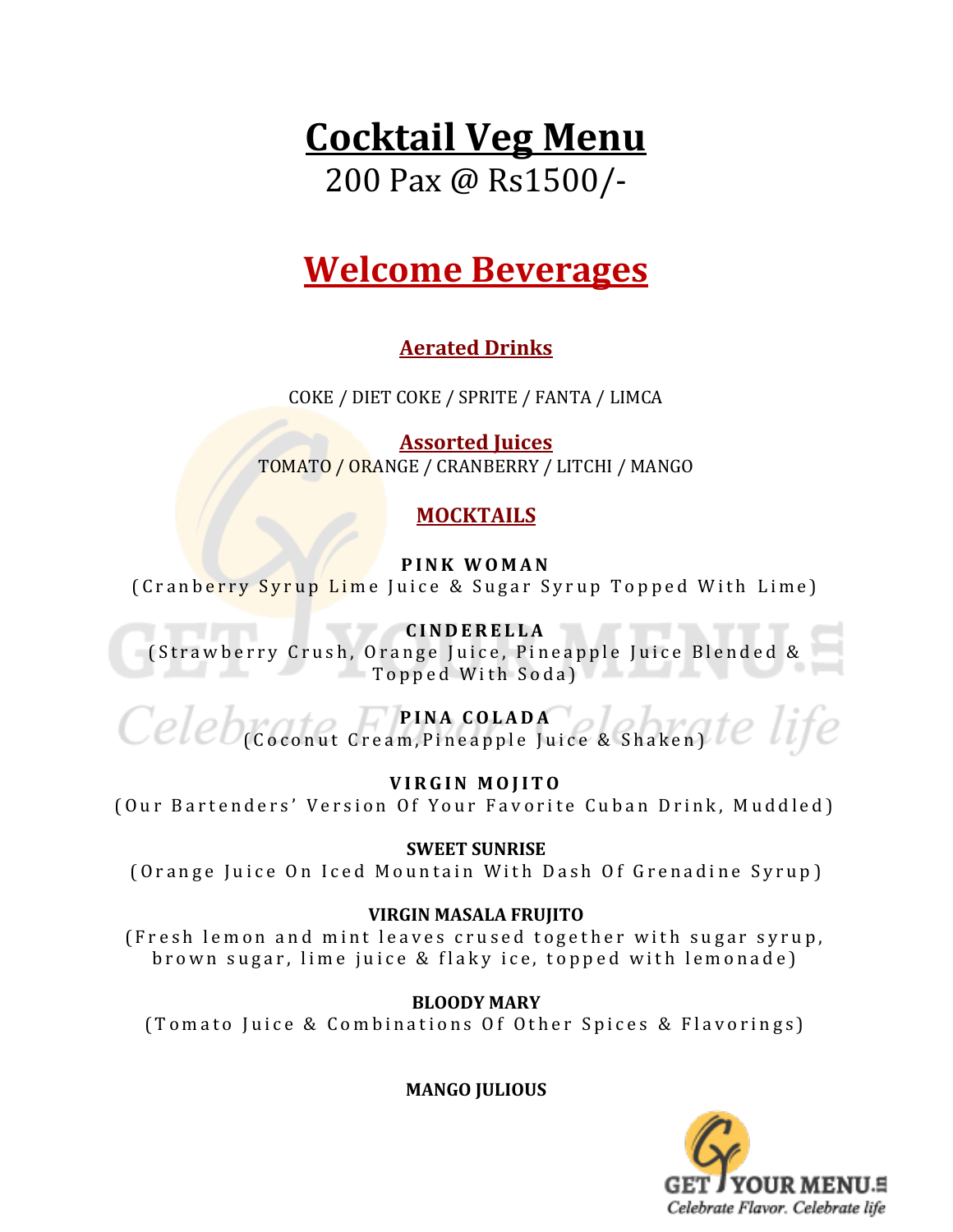(Mango & Pineapple Juice Blanded With Vanilla Ice – Cream)

#### **HOT MOCKTAILS**

(Rose & Cinnamon Flavours Mocktail Serve In Shots Glass)

# **Snacks On Rotation**

#### **Paneer Chutney Tikka**

(Served With Mint Chutney) Cubes Of Paneer Marinated In Mint Based Marinade And Bar-Be-Cued,

#### **Thai Porpia Rolls**

(Served With Surprise Sauce)

#### **Cheese Balls**

Soft Balls Made With Cheese And Seasonings And Deep-Fried, It Tends To Melt In Your Mouth.

#### **Mushrooms Duplex**

(Served With Tomato Sauce) Mushroom Shells Stuffed With Pepper And Herb Stuffing And Crumb Fried.

#### **Tandoori Bharwan Aloo**

(Served With Mint Chutney) Barrels Of Potatoes Stuffed, Marinated And Bar-Be-Cued ale Fiavor. Cell

#### **Spicy Corn Cakes With Tangy Mango Sauce** (Served With Tangy Mango Chutney)

#### **Cheese Croquette**

#### **Aloo 65** South Indian Delicacy

## **Melting Jalapeno Rolls**

(Served With Surprise Sauce) A Blend Of Mozzarella With Cheddar Mildly Spiced With Jalapeno Rolled In Flaky Sheets



e life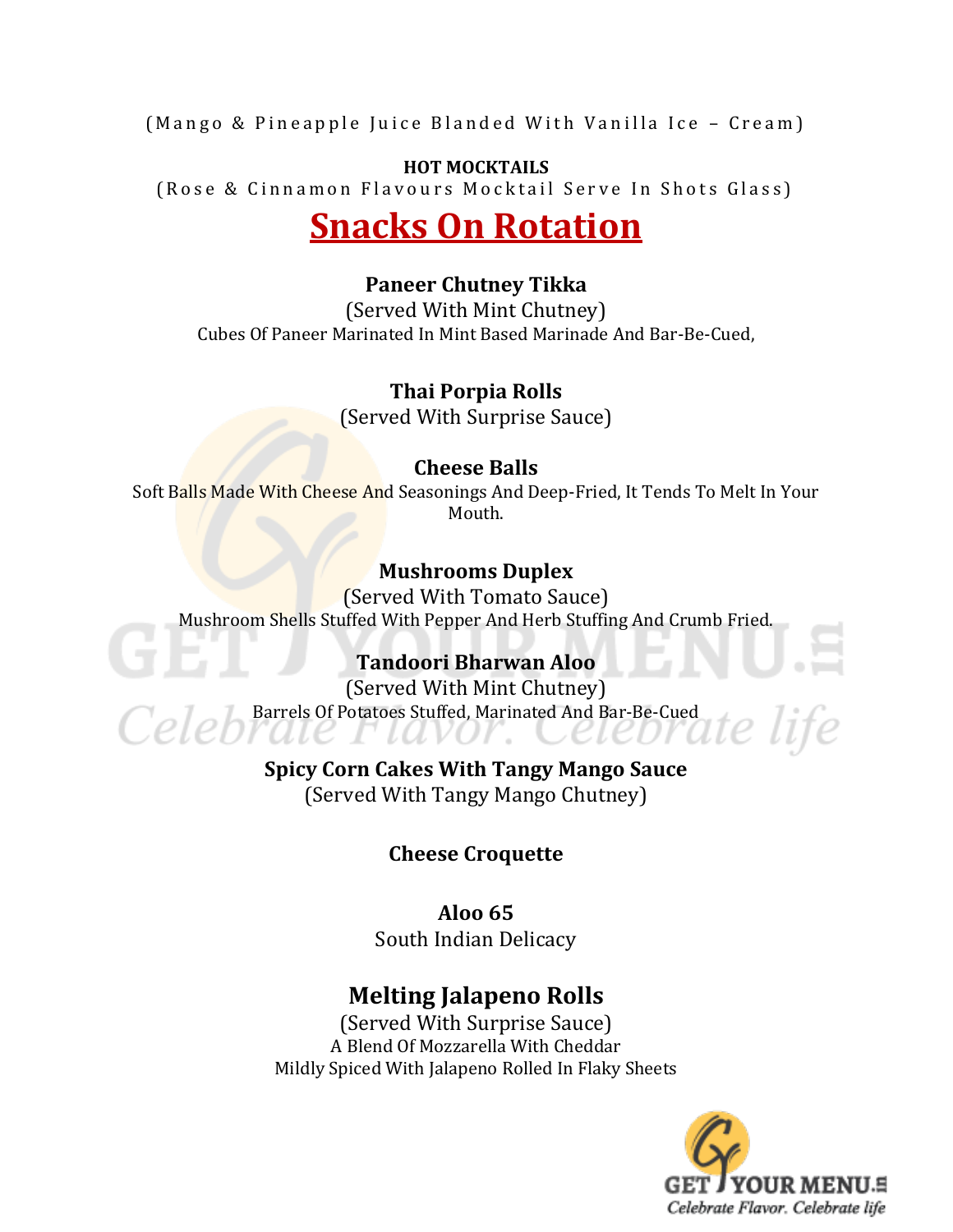**Chatpate Matter Broccoli Ke Kebab** (Served With Mint Chutney)

**Baby Corn And Broccoli Tempura**

**DahiKe Kabab**

# **Soup Station**

TamatarDhaniya Ka Shorba

Veg. Sweet Corn Soup

# **Salad Station**

**Caesar Salad**

GET.

**Slow Roast Potato Salad**

Celebrate Flassian Salad<sup>elebrate</sup> life

**Tomato & Feta Cheese Salad**

**Indian Green Salads**

**Kimchi Salad**

**Sprouted Salad**

**Corn And Pimento Salad**

**Lacha / Sirka Piaz**

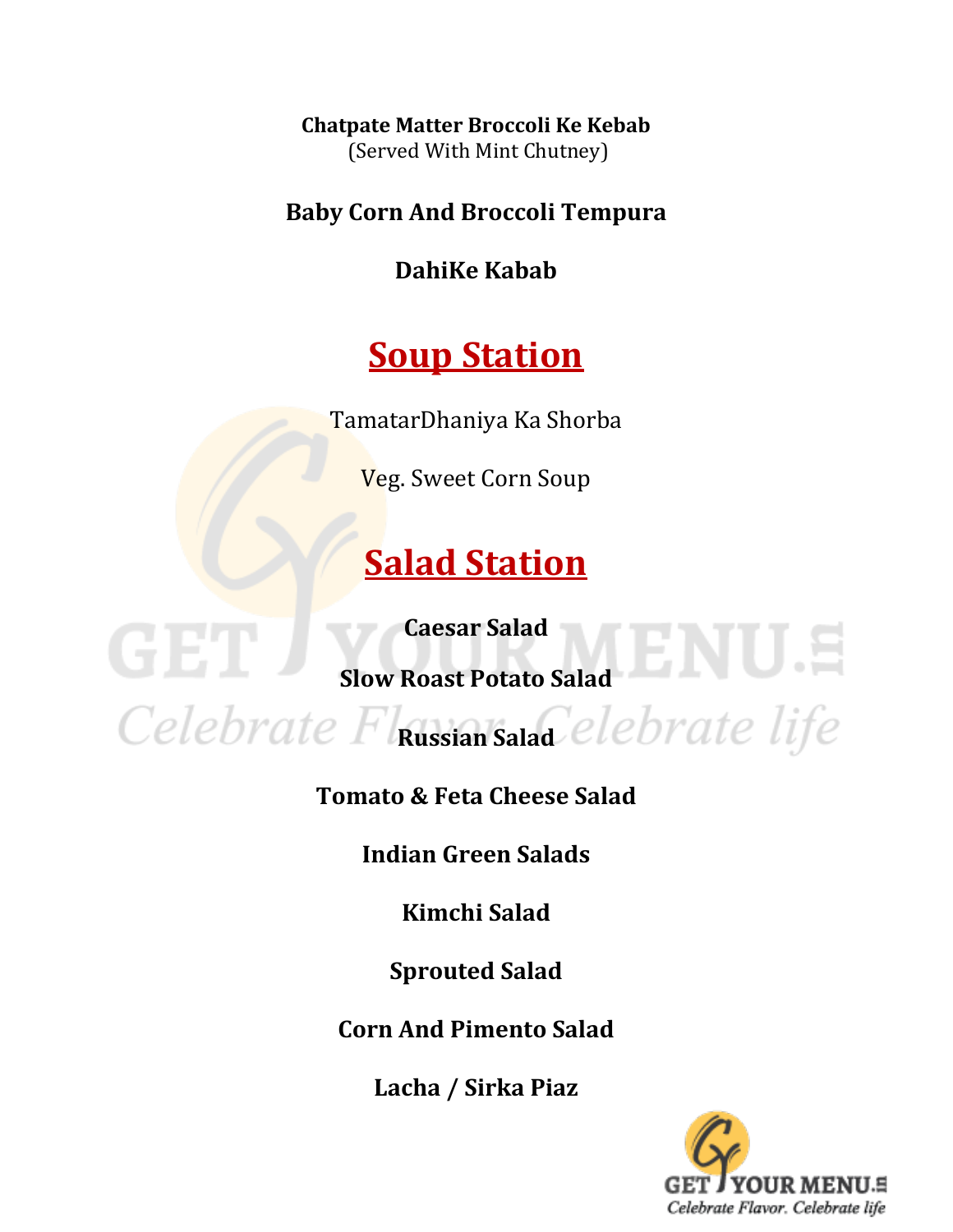**Yoghurt Counter**

Kunda Dahi

Dahi Pakori With Saunth

# **Accompaniments**

## **Papad**

Assorted Fried Roasted Papad (Aam, Mirchi, Lemon, Mix Veg)

## **Chutney**

Garlic Chutney

Mint Chutney

GET

Pyaz Ki Chutney

Celebrate Phar Dana Ki Chutney elebrate life

# **Main Course**

## **Tawa Counter**

## **Subz Galouti Kebab With Ulta Tawa Ka Paratha (Live)**

Vegetable Mince Kebabs Served With Ulte Tawa Ka Paratha

## **SubzBharwan Tawa (Live)**

Stuffed Vegetables Done Live With Indian Spices On Tawa



VIENU.S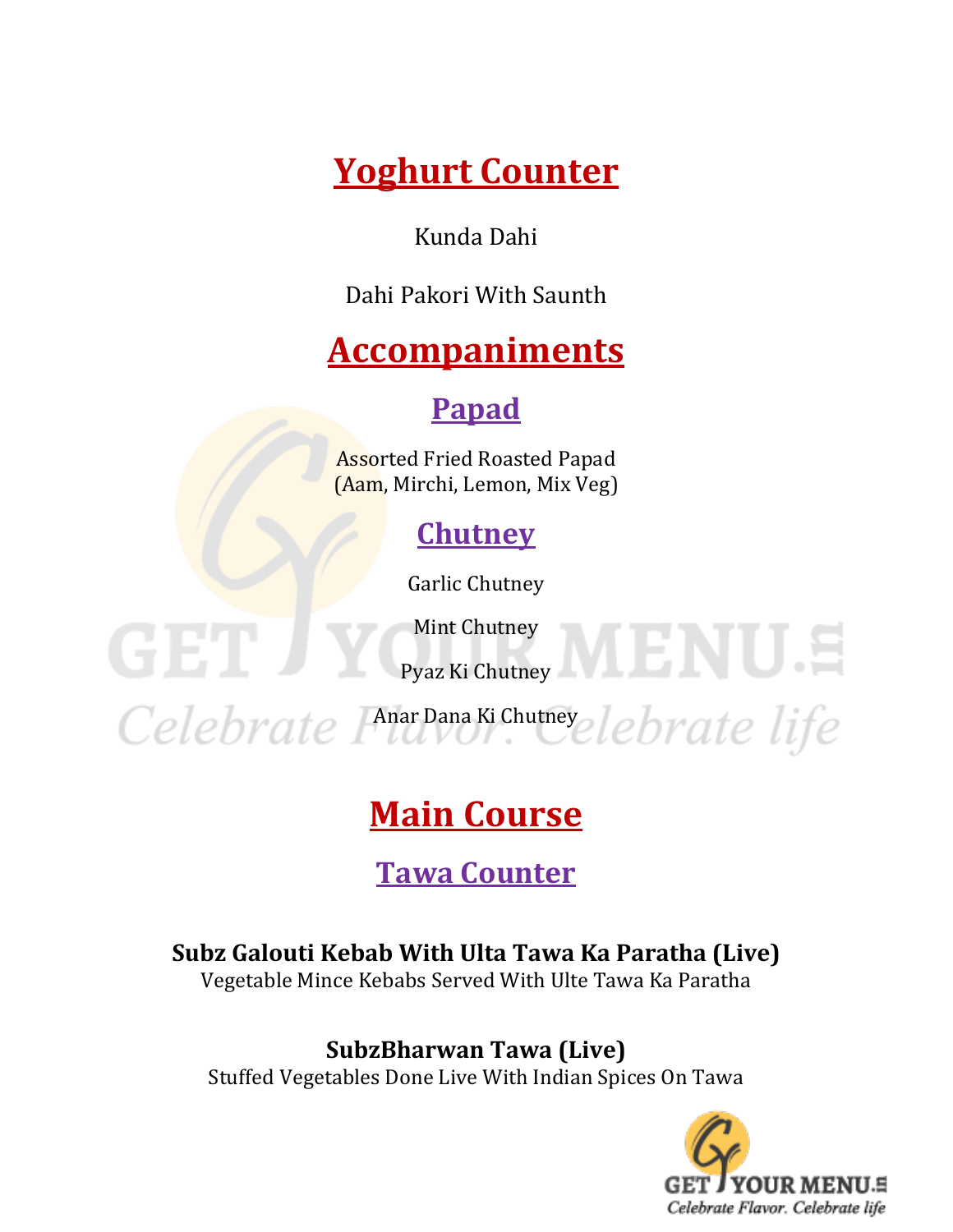**Soya Chaap Masala On Tawa**

**Paneer Khurchan On Tawa**

## **In Chaffer**

## **Mutter Mushroom Hara Piyaj**

**GobhiAdraki**

**Dum Aloo Banarasi**

**Dry Plum Kofta Curry**

**Dal Makhani**

**Yellow Dal TadkaWithPhulka**

Celebraie Flavor. Celebrate life

CIE

## **Rajasthani**

**Paneer Long Latta**

**Ker Sangari**

## **Rajasthani Gatta Curry**

## **Bedmi With Aloo Bhaji And Methi Ki Chutney**

**Biryani Counter**

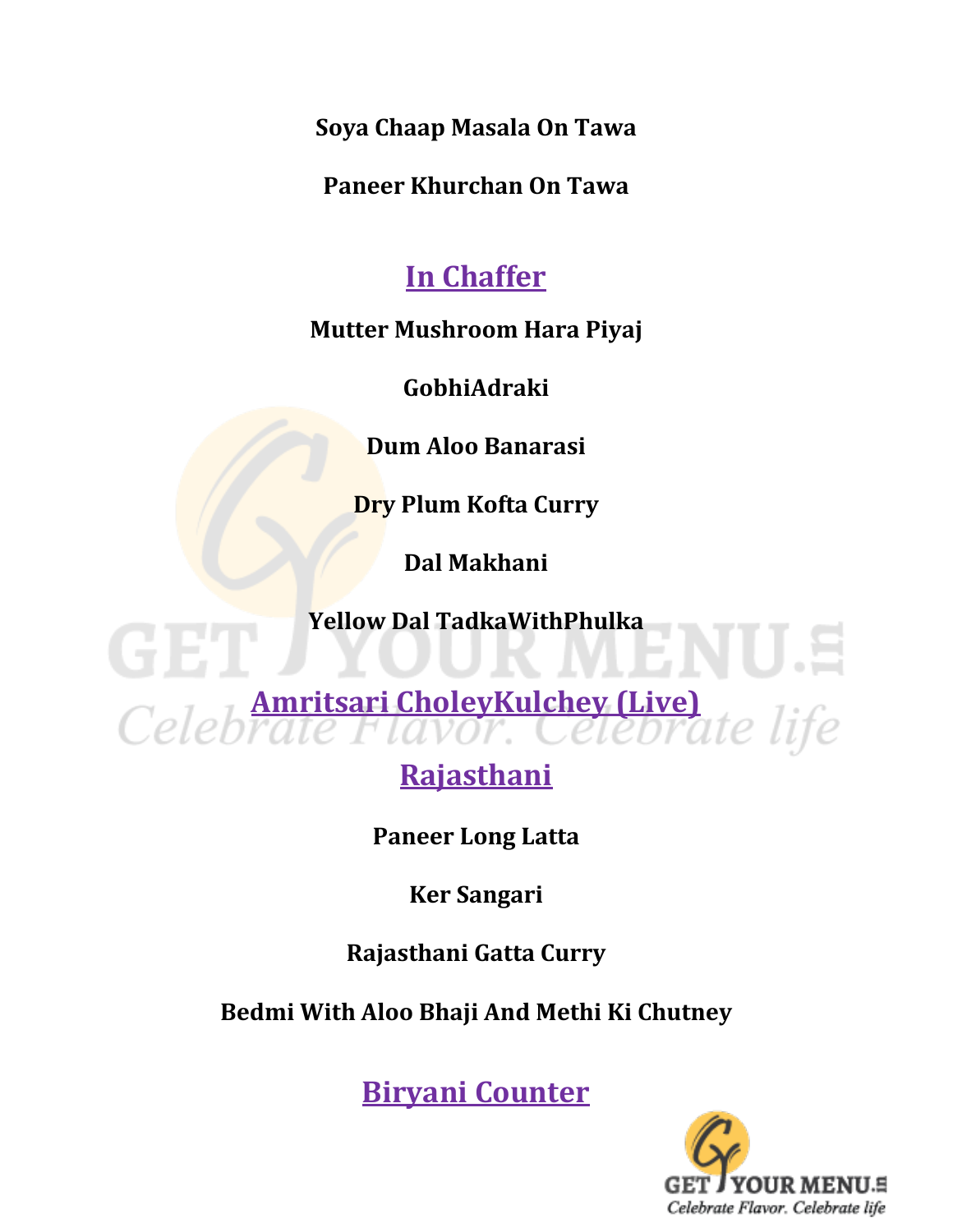**Kathal Biryani**

## **Vegetable Dum Deg Biryani**

(Served WithBurani Raita)

# **Tandoori Breads**

Butter Naan

Pudina Paratha

Missi Roti

Aloo Kulcha

Khasta Roti

Makki Ki Roti

GET

Celebrate

Bakarkhani

**Teppanyaki (Live)**

Choice Of Vegetables Cooked In Sauces Of Your Choice.

## **Choice Of Vegetables**

Baby Corn

Broccoli

Black Mushroom

Button Mushroom



MENO S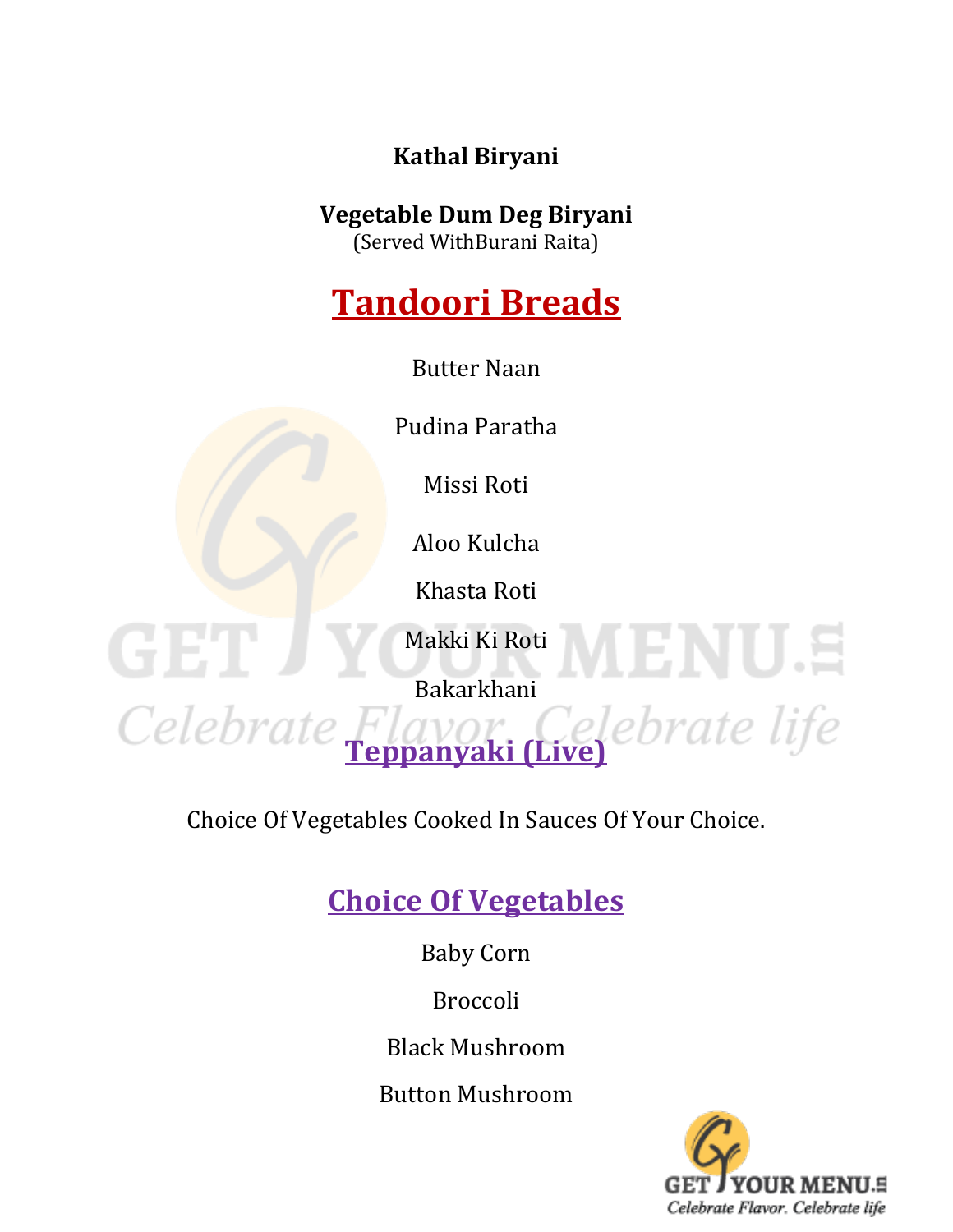Red And Green Cabbage

Tofu

Assorted Peppers

Beans Sprout

Black Fungus

Bok Choy

Chinese Cabbage

Bamboo Shoots

## **Choice Of Sauce**

Hoisin

Hot Garlic

Black Bean MIENUS

GET



## **Vegetable In Thai Red Curry**

An Assortment Of Garden Fresh Vegetable Cooked In Coconut Based Thai Red Curry To Create A Spicy Preparation

**Vegetable Manchurian**

**Vegetable Stir Fry**

**Fried Rice**

## **Vegetable Hakka Noodles**

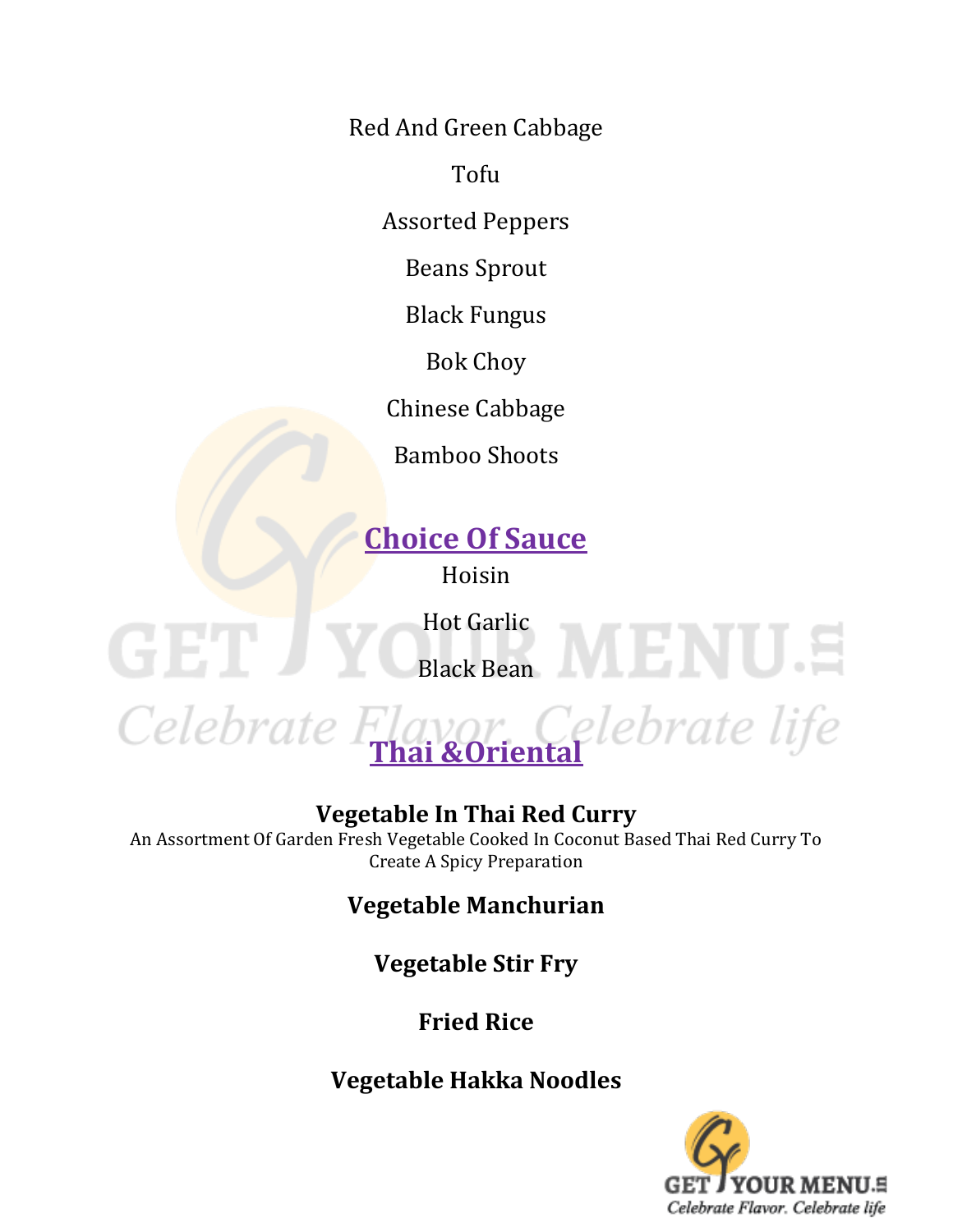### **Jasmine Rice**

## **Pasta Counter – Live**

## **Choice Of Pasta**

Fettuccine

Farfalle

Penne

## **Choice Of Toppings**

Broccoli

Baby Corn

Peri Peri

**Olives** 

GET J

Gherkins

Pink Peppers

## **Choice Of Sauces**

Arabiata

Spinach

Mushroom Mornay

## **Continental**

**Corn And Mushroom Florentine**



**WENUS**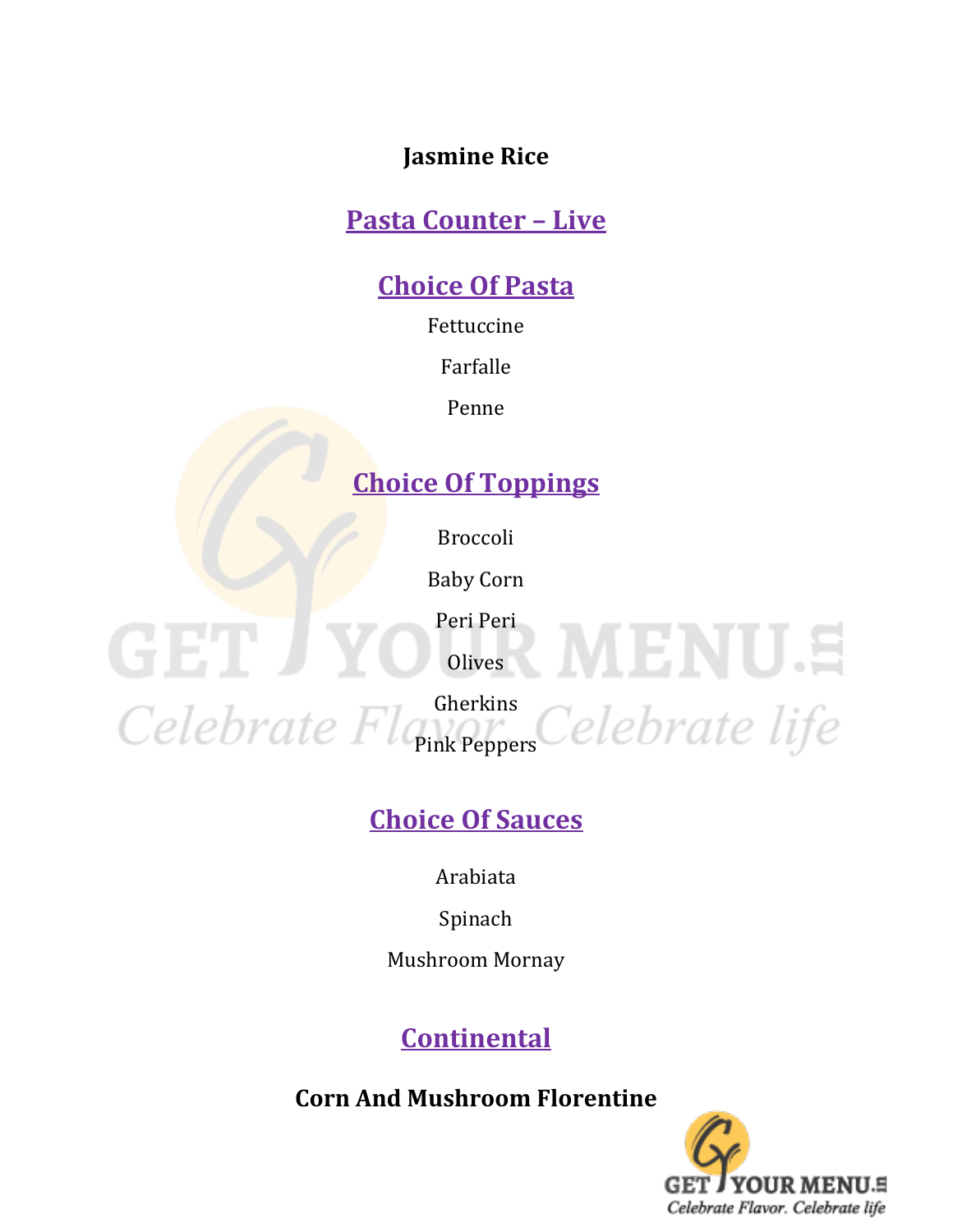American Corns Cooked With Mushrooms, Herbs And Cream In A Florentine Paste, Topped With Grated Parmesan And Gratinated

#### **Sauté Butter Vegetable**

## **Vegetable Lasagne**

### **Parsley Potatoes**

Served With Bread And Herb Butter

## **Desserts**

**Walnut Brownies With Hot Chocolate Sauce (Live)**

**Tiramisu**

**Apple straddle**

**Assorted Souffles In Short Glasses**

G BILI

Celebrate Flawar (Live<sup>Clebrate life</sup>

**Amritsari LacchaRabri**

**Shahad E Jaam**

**Moong Dal Halwa**

**Assorted Tilla Kulfi- Paan& Kesar Pista**

**Cold Stone Ice Cream Counter**